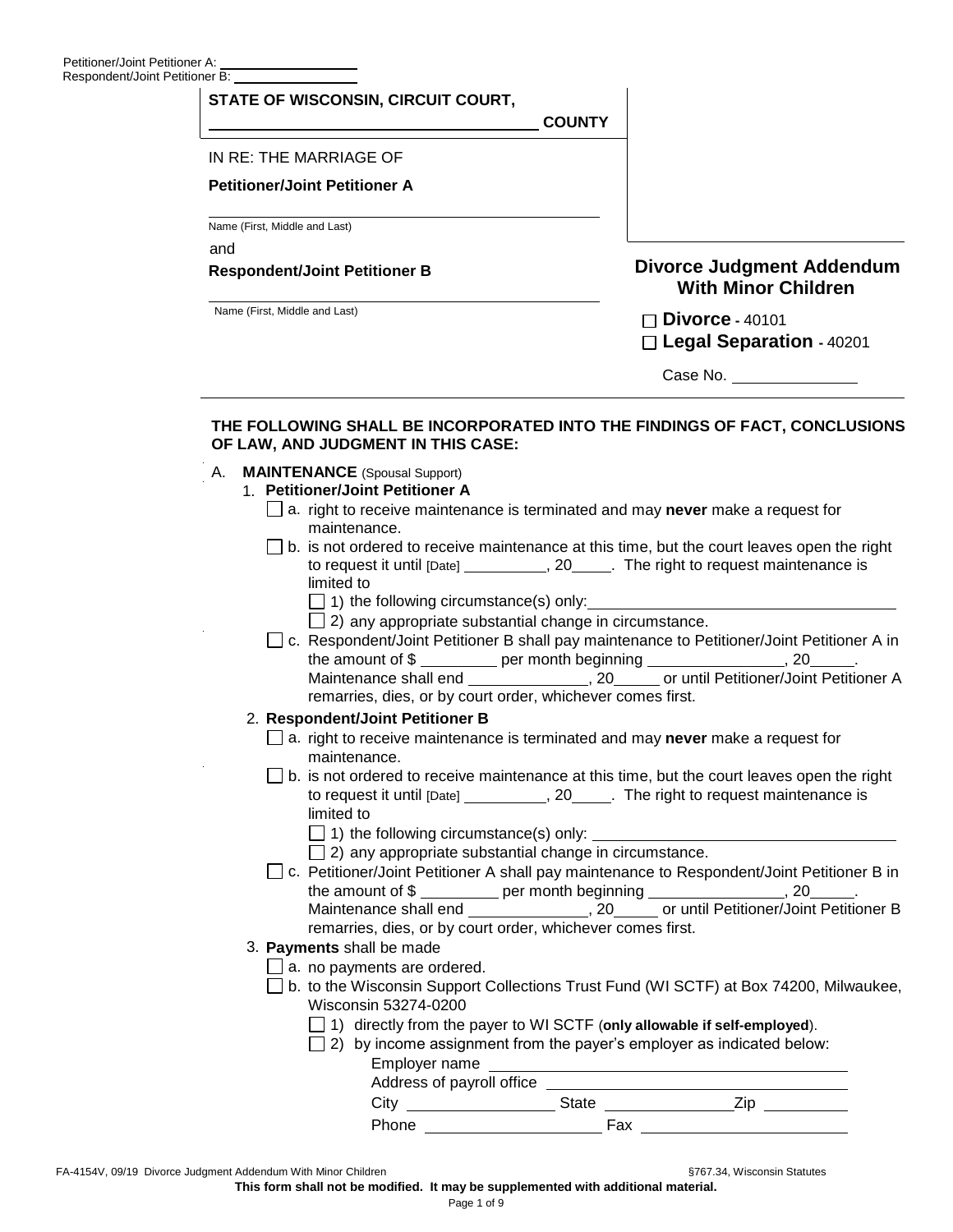#### 4. **Arrearages for Previously Ordered Maintenance.**

The parties agree to handle the maintenance arrears as follows:

- $\Box$  a. No maintenance was previously ordered. There is no amount due.
- $\Box$  b. The party has paid all maintenance as ordered. There is no amount due.
- $\Box$  c. If there are any arrearages for maintenance now or at the time of the final hearing, those arrearages are waived and the court financial records shall be set at zero.
- $\Box$  d. As currently reflected in the WI SCTF KIDS computer system and shall be paid through monthly income withholding by the WI SCTF in the amount of \$ beginning , 20 . The arrears balance shall earn interest at the rate of \_\_\_\_% per year until the arrearages are paid in full.
- $\Box$  e. The arrears shall be set at \$ \_\_\_\_\_\_\_\_\_\_\_\_ and paid through
	- $\Box$  1) a one-time payment to the WI SCTF made by  $\Box$
	- $\Box$  2) monthly income withholding by the WI SCTF in the amount of \$ beginning \_\_\_\_\_\_\_\_\_\_\_\_\_\_\_\_\_\_\_\_\_\_, 20\_\_\_\_\_\_. The arrears balance shall earn interest at the rate of \_\_\_\_% per year until the arrearages are paid in full.
- $\Box$  f. Shall be determined by the court at the time of the final hearing.

#### B. **MEDICAL INSURANCE**

Each party has notified the other party in writing of the availability of COBRA or other continuation benefits under their current health care policy.

#### C. **PERSONAL PROPERTY DIVISION**

1. **Division.** Any court order regarding the division of real estate or personal property is final as of the date of the final hearing and can never be changed. The final personal property division is ordered as follows:

| List the property and check the party that is                                        | Who will have possession?                                                     |   |   |  |
|--------------------------------------------------------------------------------------|-------------------------------------------------------------------------------|---|---|--|
| awarded permanent use of the property once the<br>divorce/legal separation is final. | A = Petitioner/Joint Petitioner A<br><b>B</b> = Respondent/Joint Petitioner B |   |   |  |
| <b>HOUSEHOLD ITEMS</b>                                                               |                                                                               | A | B |  |
|                                                                                      |                                                                               |   |   |  |
|                                                                                      |                                                                               |   |   |  |
|                                                                                      |                                                                               |   |   |  |
|                                                                                      |                                                                               |   |   |  |
|                                                                                      |                                                                               |   |   |  |
| <b>AUTOMOBILES</b>                                                                   |                                                                               | A | B |  |
| Year, Make, Model                                                                    |                                                                               |   |   |  |
|                                                                                      |                                                                               |   |   |  |
|                                                                                      |                                                                               |   |   |  |
|                                                                                      |                                                                               |   |   |  |
| <b>LIFE INSURANCE</b>                                                                |                                                                               | A | B |  |
| Name of Company & Policy #                                                           |                                                                               |   |   |  |
|                                                                                      |                                                                               |   |   |  |
|                                                                                      |                                                                               |   |   |  |
|                                                                                      |                                                                               |   |   |  |
| <b>BUSINESS INTERESTS</b><br>Name of Business & Address                              |                                                                               | A | B |  |
|                                                                                      |                                                                               |   |   |  |
|                                                                                      |                                                                               |   |   |  |
| <b>SECURITIES: STOCKS, BONDS, MUTUAL FUNDS, COMMODITY ACCOUNTS</b>                   |                                                                               |   |   |  |
| Name of Company & # of shares                                                        |                                                                               | A | B |  |
|                                                                                      |                                                                               |   |   |  |
|                                                                                      |                                                                               |   |   |  |
|                                                                                      |                                                                               |   |   |  |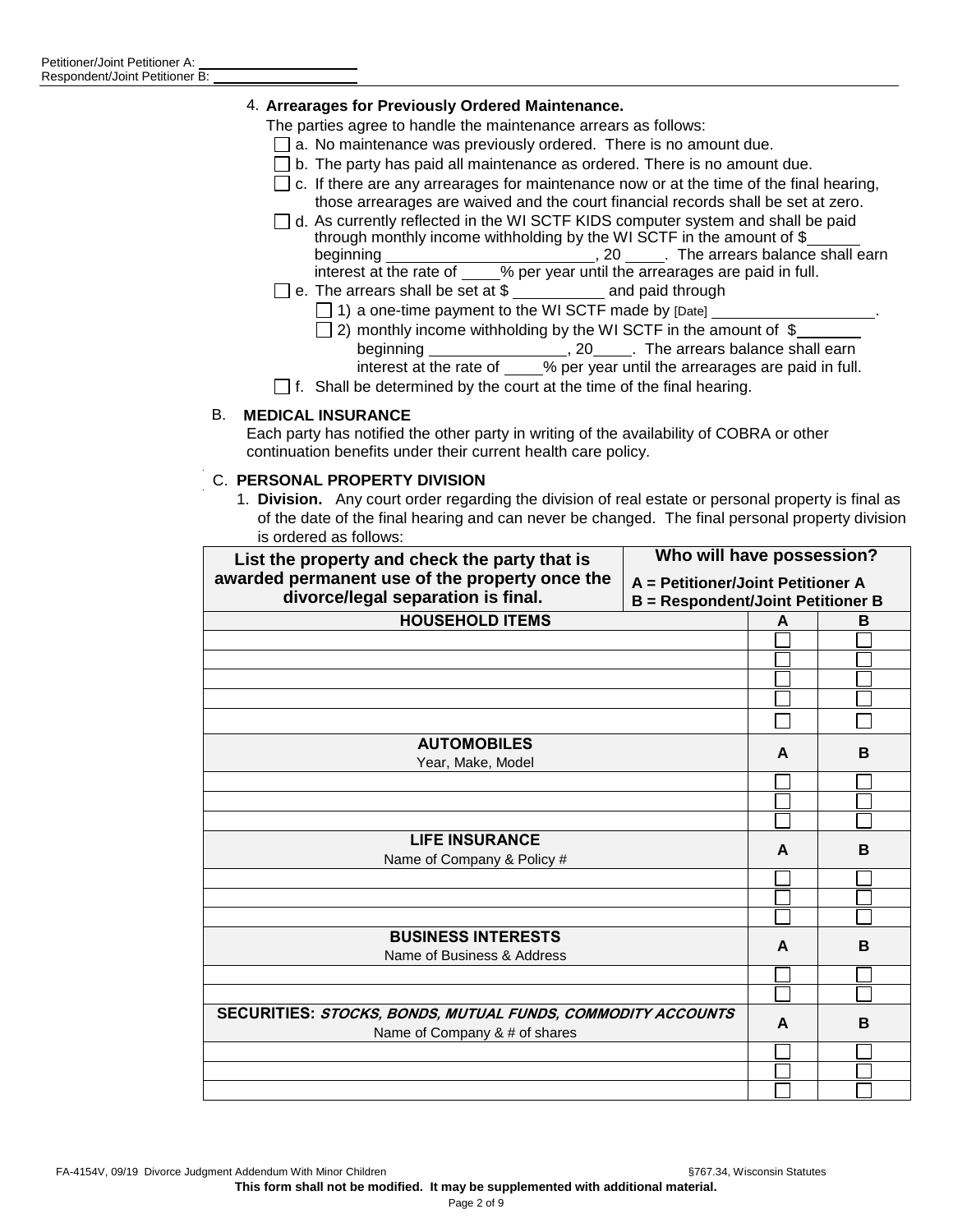| PENSION, RETIREMENT ACCOUNTS,<br>DEFERRED COMPENSATION, 401K PLANS, PROFIT SHARING, ETC.<br>Name of Company & Type of Plan | A | B            |
|----------------------------------------------------------------------------------------------------------------------------|---|--------------|
|                                                                                                                            |   |              |
|                                                                                                                            |   |              |
|                                                                                                                            |   |              |
| <b>CASH AND DEPOSIT (SAVINGS &amp; CHECKING) ACCOUNTS</b><br>Name of Bank or Financial Institution                         | A | B            |
|                                                                                                                            |   |              |
|                                                                                                                            |   |              |
|                                                                                                                            |   |              |
| OTHER PERSONAL PROPERTY<br>Description of Asset                                                                            | A | B            |
|                                                                                                                            |   |              |
|                                                                                                                            |   |              |
|                                                                                                                            |   |              |
|                                                                                                                            |   |              |
|                                                                                                                            |   | See attached |
| Final contracts. The full contract terms will repeat to be produced as the letter and the months of<br>$\sim$              |   |              |

- 2. **Exchange.** The following items still need to be exchanged between the parties**:** a*.* **None.** All personal property has already been exchanged to the satisfaction of both parties.
	- b. **List of items:**

The exchange of personal property shall be made by [Date] \_\_\_\_\_\_\_\_\_\_\_\_\_, 20 according to the following arrangements:

Any item of personal property not listed above shall be awarded to the party who has possession at the time of the final hearing.

# D. **DIVISION OF REAL ESTATE**

- 1. Neither party owns any real estate at this time.<br> $\Box$  2. One or both parties own real estate at this time
	- One or both parties own real estate at this time.

|    | Parcel Identification Number (Tax Key Number) __________________________________<br>1) This primary residence shall be awarded to the<br>A. Petitioner/Joint Petitioner A                                                                                     |
|----|---------------------------------------------------------------------------------------------------------------------------------------------------------------------------------------------------------------------------------------------------------------|
|    | B. Respondent/Joint Petitioner B                                                                                                                                                                                                                              |
|    | and that party shall be responsible for outstanding financial obligations, and the<br>other party shall be held harmless from any liability. Other provisions including<br>refinancing requirements, if any:                                                  |
|    | See attached                                                                                                                                                                                                                                                  |
| 2) | This residence shall be placed on the market for sale.                                                                                                                                                                                                        |
|    | Pending sale, the residence shall be occupied, used, or managed by<br>A.<br>Petitioner/Joint Petitioner A.<br>ヿ1.                                                                                                                                             |
|    | □ 2. Respondent/Joint Petitioner B.                                                                                                                                                                                                                           |
|    | 3. shared equally.<br>$\vert 4.$                                                                                                                                                                                                                              |
| В. | Pending sale, the mortgage, taxes, and insurance shall be paid by<br>Petitioner/Joint Petitioner A.<br>$\vert$ 1.<br>Respondent/Joint Petitioner B.<br>2.                                                                                                     |
|    | shared equally.<br>3.<br>Other: example and the state of the state of the state of the state of the state of the state of the state of the state of the state of the state of the state of the state of the state of the state of the state of the stat<br>4. |
| C. | Pending sale, any necessary repairs, special assessments and other sale-related<br>expenses shall be paid by                                                                                                                                                  |

FA-4154V, 09/19 Divorce Judgment Addendum With Minor Children **69. Community** S767.34, Wisconsin Statutes

**This form shall not be modified. It may be supplemented with additional material.**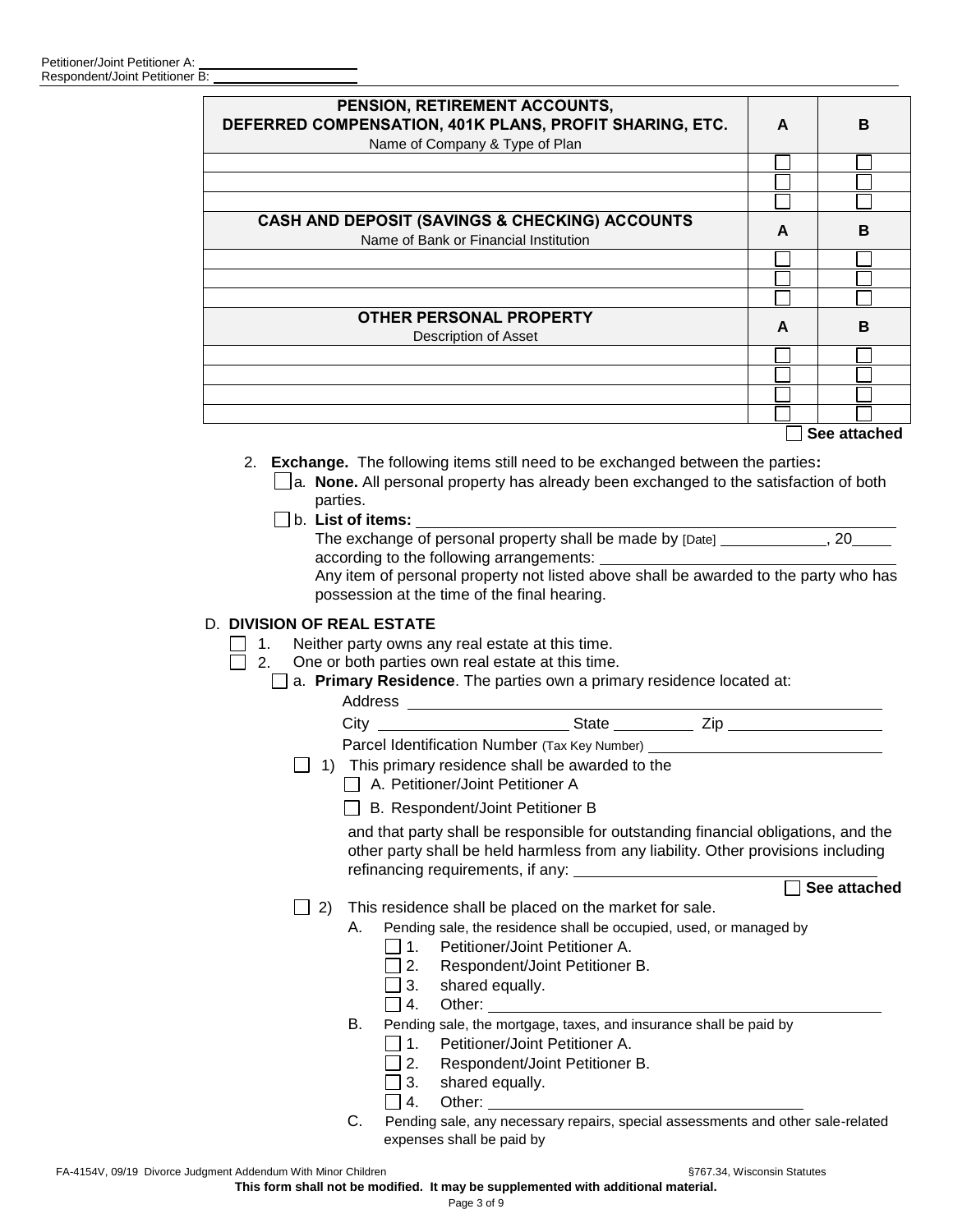- $\Box$  1. Petitioner/Joint Petitioner A.
- □ 2. Respondent/Joint Petitioner B.
- $\Box$  3. shared equally.
- $\Box$  4. Other:

The money from the sale of this residence shall be used to pay the usual costs of a sale and prorations, and any balance on the existing mortgage. Upon payment of all costs, the proceeds left from the sale shall be divided between the parties as follows:

- a. Petitioner/Joint Petitioner A to receive
- b. Respondent/Joint Petitioner B to receive  $\%$ .
- b. **Other Real Estate**: One or both of the parties own additional real estate, including any timeshare interests, which is disclosed and divided as set forth in the attached **Schedule A.**

**Transfer of Title:** Both parties are advised that the divorce judgment alone will not transfer title to one party or the other, but such a transfer requires a fully executed **Quit Claim Deed** and a **Wisconsin Real Estate Transfer Return** signed by the parties. The party awarded a parcel of real estate shall be responsible for having the necessary documents prepared and recorded.

#### E. **DEBTS AND LIABILITIES**

The following is a listing of **ALL** the debts and liabilities that are presently owed (both individually and as a couple). The designated party shall be responsible for the payment of each debt:

| <b>Payment for</b> | <b>Payment to</b><br>(Creditor) | <b>Balance</b><br><b>Due</b> | Paid by<br>Petitioner/<br><b>Joint Petitioner A</b> | Paid by<br>Respondent/<br><b>Joint Petitioner B</b> | <b>Shared</b><br><b>Equally</b> |
|--------------------|---------------------------------|------------------------------|-----------------------------------------------------|-----------------------------------------------------|---------------------------------|
| Mortgage           |                                 | \$                           |                                                     |                                                     |                                 |
| Mortgage           |                                 | \$                           |                                                     |                                                     |                                 |
| Car 1              |                                 | \$                           |                                                     |                                                     |                                 |
| Car <sub>2</sub>   |                                 | \$                           |                                                     |                                                     |                                 |
| Car <sub>3</sub>   |                                 | \$                           |                                                     |                                                     |                                 |
| Loans-Student      |                                 | \$                           |                                                     |                                                     |                                 |
| Loans-Personal     |                                 | \$                           |                                                     |                                                     |                                 |
| Loans-Other        |                                 | \$                           |                                                     |                                                     |                                 |
| Credit Card 1      |                                 | \$                           |                                                     |                                                     |                                 |
| Credit Card 2      |                                 | \$                           |                                                     |                                                     |                                 |
| Credit Card 3      |                                 | \$                           |                                                     |                                                     |                                 |
| Credit Card 4      |                                 | \$                           |                                                     |                                                     |                                 |
| Other              |                                 | \$                           |                                                     |                                                     |                                 |
| Other              |                                 | \$                           |                                                     |                                                     |                                 |
| Other              |                                 | \$                           |                                                     |                                                     |                                 |
| Other              |                                 | \$                           |                                                     | —                                                   |                                 |

**See attached**

- Each party assigned a debt shall be fully responsible for that obligation and shall not make any demands upon the other party concerning that debt.
- Any debt not listed shall be the responsibility of the party who incurred the debt.
- Creditors are NOT bound by this agreement and both parties remain liable to creditors for all marital debts.

Any party who suffers a loss because of a failure of the other party to pay an assigned debt may enforce that obligation by a motion or an order to show cause for contempt of court.

## F. **EQUALIZATION OF MARITAL PROPERTY DIVISION**

- $\Box$  1. No payment is required to be made to equalize the marital property division.
- $\Box$  2. A payment of \$\_\_\_\_\_\_\_ is required to equalize the marital property division.
	- a. This payment shall be made by the
		- □ 1) Petitioner/Joint Petitioner A to Respondent/Joint Petitioner B.
		- □ 2) Respondent/Joint Petitioner B to Petitioner/Joint Petitioner A.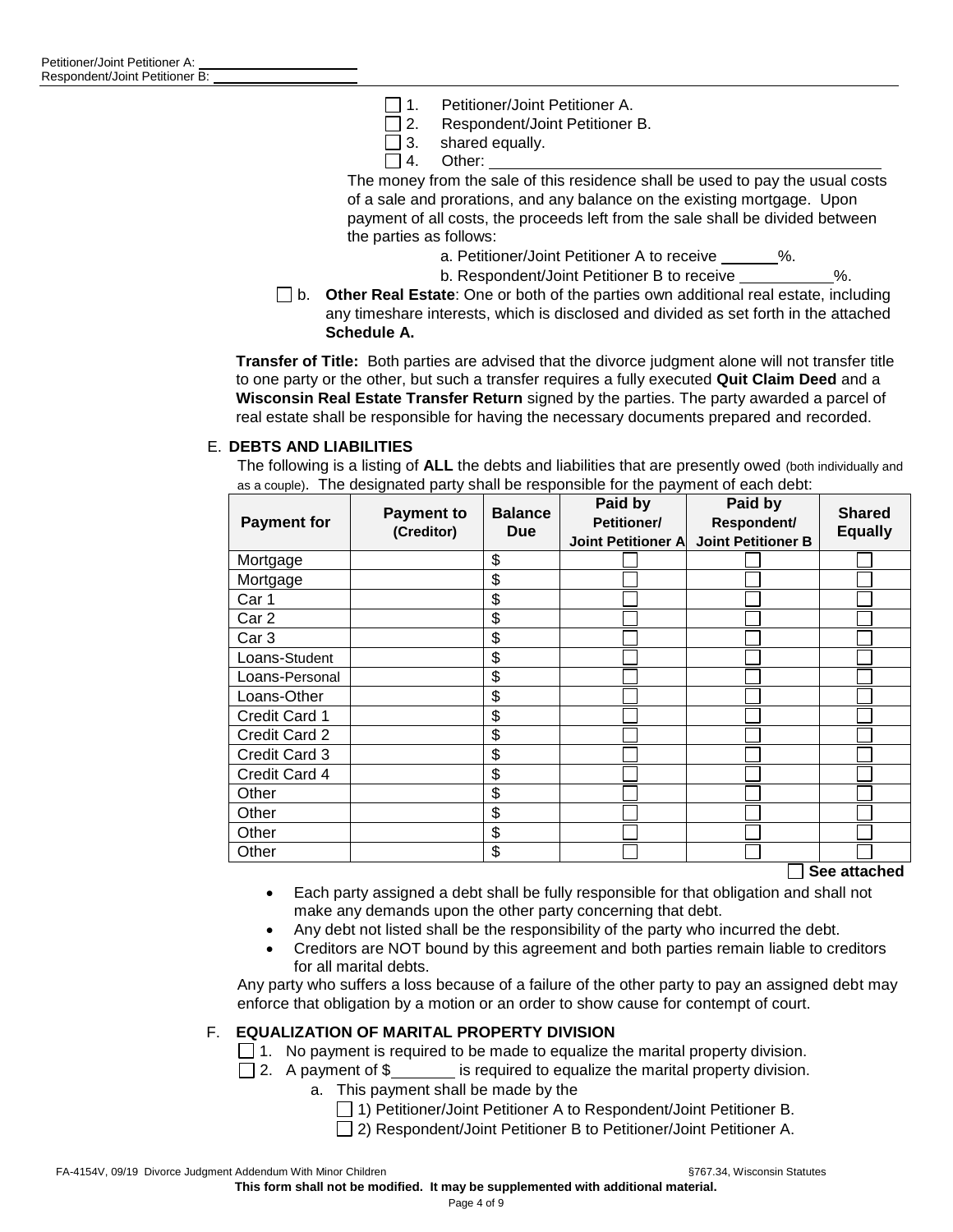- b. This payment
	- $\Box$  1) shall be made in a lump sum payment no later than [Date]  $\Box$
	- $\Box$  2) shall be paid in the amount of \$\_\_\_\_ per month beginning [Date]  $\Box$ 20 , until paid in full.
- c. The amount shall earn interest until paid in full at the rate of  $\_\_\_\_\_\$  % per year from the date
	- $\Box$  1) of the final hearing.
	- $\Box$  2) the payment was due.

## G. **TAXES**

## 1. **Year of Divorce/Legal Separation**

- The parties shall file their income tax returns for the year of the divorce/legal separation consistent with the rules of the IRS, Wisconsin Department of Revenue, and Wisconsin's Marital Property law.
- The parties are advised that their marital status on the last day of the year determines their filing status for that year, whether married or single.
- The parties are advised that each is solely responsible for seeking tax advice from a tax professional with regard to issues of this divorce/legal separation.

## 2. **Years Before Divorce/Legal Separation.**

- $\Box$  a. Tax returns for all previous years were filed.
- $\Box$  b. The parties are ordered to file returns for the previous tax years as follows  $\Box$  1) share preparation expenses, tax liability, and/or refund equally.  $\Box$  2) Other:

## H. **LEGAL NAME RESTORATION**

- $\Box$  1. Neither party is awarded the right to use a former legal surname.
- $\Box$  2. Petitioner/Joint Petitioner A is awarded the right to use a former legal surname of
- .  $\Box$  3. Respondent/Joint Petitioner B is awarded the right to use a former legal surname of

**Note:** If this is an action for legal separation, the court cannot allow either party to resume a former legal surname unless and until the judgment is converted to a divorce.

.

## I. **LEGAL CUSTODY OF MINOR CHILDREN**

The minor children (age 17 or younger) born to or adopted together by the parties, before or during the marriage, are listed below and the legal custody of each shall be as follows:

| <b>Name of Minor Child</b> | <b>Birth</b><br><b>Date</b> | <b>Joint</b><br>Legal<br>Custody | Sole Legal Custody to | Sole Legal Custody to<br>Petitioner/Joint Petitioner A Respondent/Joint Petitioner B |
|----------------------------|-----------------------------|----------------------------------|-----------------------|--------------------------------------------------------------------------------------|
|                            |                             |                                  |                       |                                                                                      |
|                            |                             |                                  |                       |                                                                                      |
|                            |                             |                                  |                       |                                                                                      |
|                            |                             |                                  |                       |                                                                                      |
|                            | .                           |                                  | ____                  |                                                                                      |

## **Also see attached parenting plan or other separate description.**

In a sole legal custody arrangement, the parent not granted sole legal custody, shall file a medical history form with the court in compliance with §767.41(7m), Wis. Stats.

## J. **PHYSICAL PLACEMENT OF MINOR CHILDREN**

The physical placement of the minor children shall be as follows:

| <b>Name of Minor Child</b> | <b>Shared</b> | <b>Primary with</b>                  | <b>Primary with</b>                  |
|----------------------------|---------------|--------------------------------------|--------------------------------------|
|                            |               | <b>Petitioner/Joint Petitioner A</b> | <b>Respondent/Joint Petitioner B</b> |
|                            |               |                                      |                                      |
|                            |               |                                      |                                      |
|                            |               |                                      |                                      |
|                            |               |                                      |                                      |
|                            |               |                                      |                                      |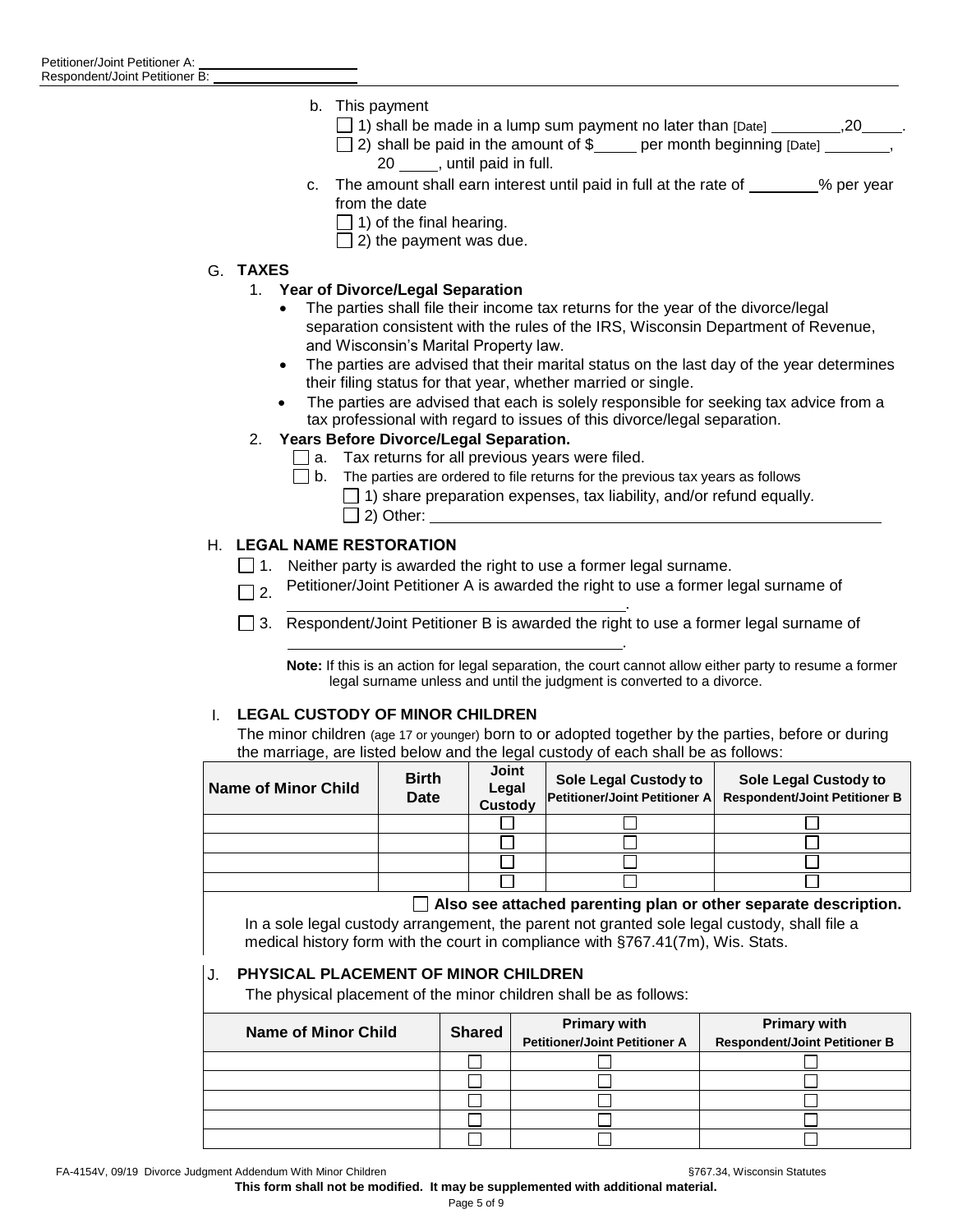and the placement schedule shall be

- $\Box$  1. as ordered in the attached parenting plan and/or schedule.
- $\square$  2. as follows:

**See attached**

# K. **MEDICAL AND HEALTH CARE EXPENSES**

1. **Medical Insurance and Payments**. **Medical Insurance and Payments**. Parents are required to provide private health insurance for their minor child(ren) if service providers are located within 30 miles or 30 minutes from the child's residence and if the cost is reasonable. Reasonable cost is defined as the total amount paid for insurance coverage where the cost does not exceed 10% of the insuring parent's monthly income available for child support. The insuring parent may receive a contribution toward the cost of the insurance from the other parent, either as a credit against the child support obligation or an increase in the noninsuring parent's child support obligation as long as the contribution does not exceed 10% of the non-insuring parent's gross monthly income. The parties agree that such medical insurance coverage for the minor child(ren) including medical, dental, orthodontic, hospital, psychiatric, counseling, drug and other health expenses which is currently offered shall be provided and paid by

 $\Box$  a. both parties shall provide private health insurance and neither parent is required to make a cash contribution to the other.

- $\Box$  b.  $\Box$  shall provide private health insurance. The out of pocket cost (difference between single and family coverage) to cover the child(ren) under such insurance is \$ The other parent shall contribute \$ toward that cost (as a reasonable cash contribution) and that amount, if any, is included as a deviation in the child support calculation in L. Child Support and Financial Expenses below.
- $\Box$  c. A comprehensive private health insurance policy is not available to either parent at a reasonable cost.  $\Box$  Petitioner/Joint Petitioner A  $\Box$  Respondent/Joint Petitioner B  $\Box$ has enrolled in Public Health Insurance.
	- $\Box$  shall promptly apply for Public Health Insurance.
	- $\Box$  1) There is no out of pocket expense for the above Public Health Insurance.
	- $\Box$  2) Out of pocket cost for such insurance is \$ . The other parent shall contribute  $\frac{1}{2}$  toward that cost (as a reasonable cash contribution) and that amount, if any, is included as a deviation in the child support calculation in L.Child Support and Financial Expenses below. If an accessible private health insurance policy becomes available at a reasonable cost to either parent, that parent shall enroll the child(ren) as covered dependents under their health insurance.
- $\Box$  d.  $\Box$  Petitioner/Joint Petitioner A  $\Box$  Respondent/Joint Petitioner B does not have free health insurance available and has income below 150% of the federal poverty level and is therefore unable to make a cash contribution toward the cost of the child(ren)'s healthcare. The appropriate cash medical support obligation is \$0. If accessible private health insurance becomes available at a reasonable cost to either parent, that parent shall enroll the child(ren) as covered dependents under their health insurance.

The insuring parent shall provide the other parent and the child support agency with copies of policy information and insurance cards. The insuring parent shall inform the child support agency about any change in employment and the availability of insurance.

- 2. **Uninsured Health Care Expenses.** Payments for health care expenses for the minor children not covered by insurance, including medical, dental, orthodontic, hospital, psychiatric, counseling, drug and other health expenses shall be paid as follows:
	- a. Petitioner/Joint Petitioner A to pay 50% of the total amount.  $\Box$  Other: \_\_\_\_\_\_\_%
	- b. Respondent/Joint Petitioner B to pay 50% of the total amount.  $\Box$  Other:  $\Box$  %
- 3. **Reimbursements.** Any request for reimbursement from the other party for medical insurance and uninsured health care expenses shall be made in writing within days from the day the cost was incurred or the billing received, whichever is LATER. The other party shall pay their required percentage within **comparise and reports** the **written**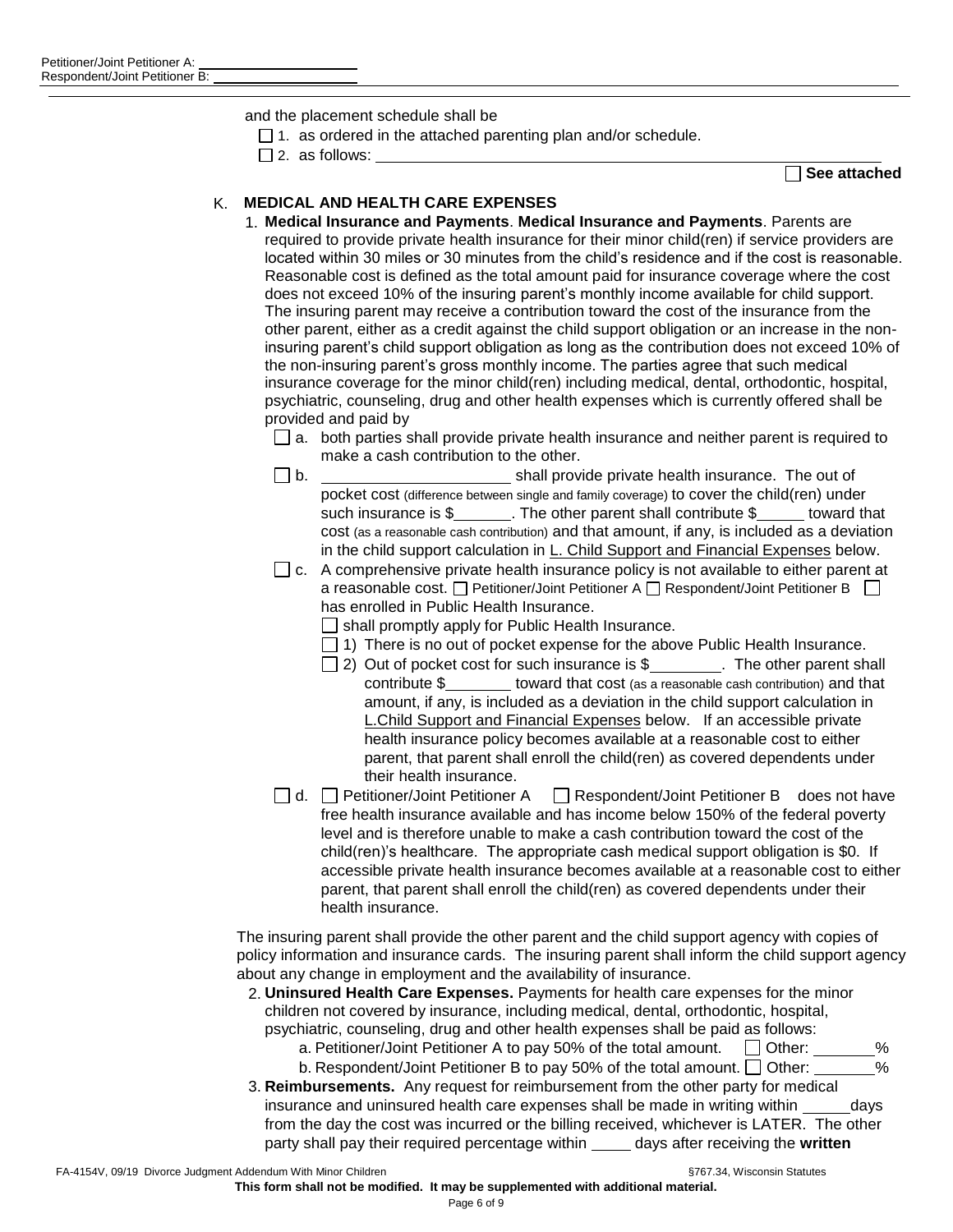|    | request. $\Box$ Other: ________ days.                                                                                                                         |
|----|---------------------------------------------------------------------------------------------------------------------------------------------------------------|
|    | L. CHILD SUPPORT AND FINANCIAL EXPENSES                                                                                                                       |
| 1. | The child support percentage of income standards, the standard calculation, based on                                                                          |
|    | gross income that applies to this case is                                                                                                                     |
|    | □ 17% for one child.<br>□ 25% for two children. □ shared-placement formula.                                                                                   |
|    |                                                                                                                                                               |
|    | 29% for three children. $\Box$ serial-family parent formula.                                                                                                  |
|    | 31% for four children.<br><b>D</b> low-income payer formula.<br>$\Box$                                                                                        |
|    | $\Box$ 34% for five or more children. $\Box$ high-income payer formula.<br>2. Child Support Order and Basis for any Deviation.                                |
|    | a. Based on the above standard calculation, the amount payable                                                                                                |
|    | S                                                                                                                                                             |
|    | b. The court deviates from that amount of child support.                                                                                                      |
|    | 1) A medical cash contribution from above in                                                                                                                  |
|    | K.1.b. or K.1.c.2. MEDICAL AND HEALTH CARE EXPENSES                                                                                                           |
|    | $\Box$ increases $\Box$ decreases this child support amount by<br>$\frac{1}{2}$<br>(If no deviation, enter "0" or "None")                                     |
|    | 2) A deviation is based on: (Explain the reasons for any other deviation                                                                                      |
|    | child support amount by (If no deviation, enter "0" or "None") \$                                                                                             |
|    |                                                                                                                                                               |
|    | Beginning [Date] ____________, 20_____ the amount payable by<br>c.                                                                                            |
|    |                                                                                                                                                               |
| 3. | $\mathbb{S}$<br>Payments for Child Support and/or Maintenance shall be made                                                                                   |
|    |                                                                                                                                                               |
|    | $\Box$ a. no payments are ordered.                                                                                                                            |
|    | □ b. to the Wisconsin Support Collections Trust Fund (WI SCTF) at Box 74200,                                                                                  |
|    | Milwaukee, Wisconsin 53274-0200                                                                                                                               |
|    | $\Box$ 1) directly from the payer to WI SCTF (only allowable if self-employed).                                                                               |
|    | $\Box$ 2) by income assignment from the payer's employer as indicated below:                                                                                  |
|    | Employer name                                                                                                                                                 |
|    |                                                                                                                                                               |
|    | Phone Fax                                                                                                                                                     |
|    | 4. Arrearages for Child Support.                                                                                                                              |
|    |                                                                                                                                                               |
|    | The amount of the child support arrears owed to a party shall be paid and earn interest at<br>the statutory interest rate. Payments shall be made as follows: |
|    | No child support was previously ordered. There is no amount due.<br>∐ a.                                                                                      |
|    | The party has paid all child support as ordered. There is no amount due.<br>$\Box$ b.                                                                         |
|    | $\Box$ c. If there are any arrearages for child support now or at the time of the final hearing,                                                              |
|    | those arrearages are waived and the court financial record shall be set at zero.                                                                              |
|    | The total amount currently reflected in the WI SCTF KIDS computer system and<br>∣ I d.                                                                        |
|    | shall be paid through monthly income withholding by the WI SCTF in the amount of                                                                              |
|    | \$_________ beginning ____________, 20 _____ until the arrearages are paid in full.                                                                           |
|    | □ e. The arrears shall be set at \$ ______ and paid through                                                                                                   |
|    | $\Box$ 1) a one-time payment to the WI SCTF made by $[Date]$ ___________, 20_____.                                                                            |
|    | $\Box$ 2) monthly income withholding by the WI SCTF in the amount of $\$<br>beginning __________________, 20_____ until the arrearages are paid in full.      |
|    | Shall be determined by the court at the time of the final hearing.<br>l I f.                                                                                  |
|    |                                                                                                                                                               |
|    | 5. Variable costs (Required only in cases of shared physical placement) which are those reasonable                                                            |
|    | costs above basic support costs for a minor child, including but not limited to child care                                                                    |
|    | costs, tuition, a child's special needs, and other activities that involve substantial cost.                                                                  |
|    | a. Shall be paid as follows: (Payments must be paid directly to the parent and can't be made through                                                          |
|    |                                                                                                                                                               |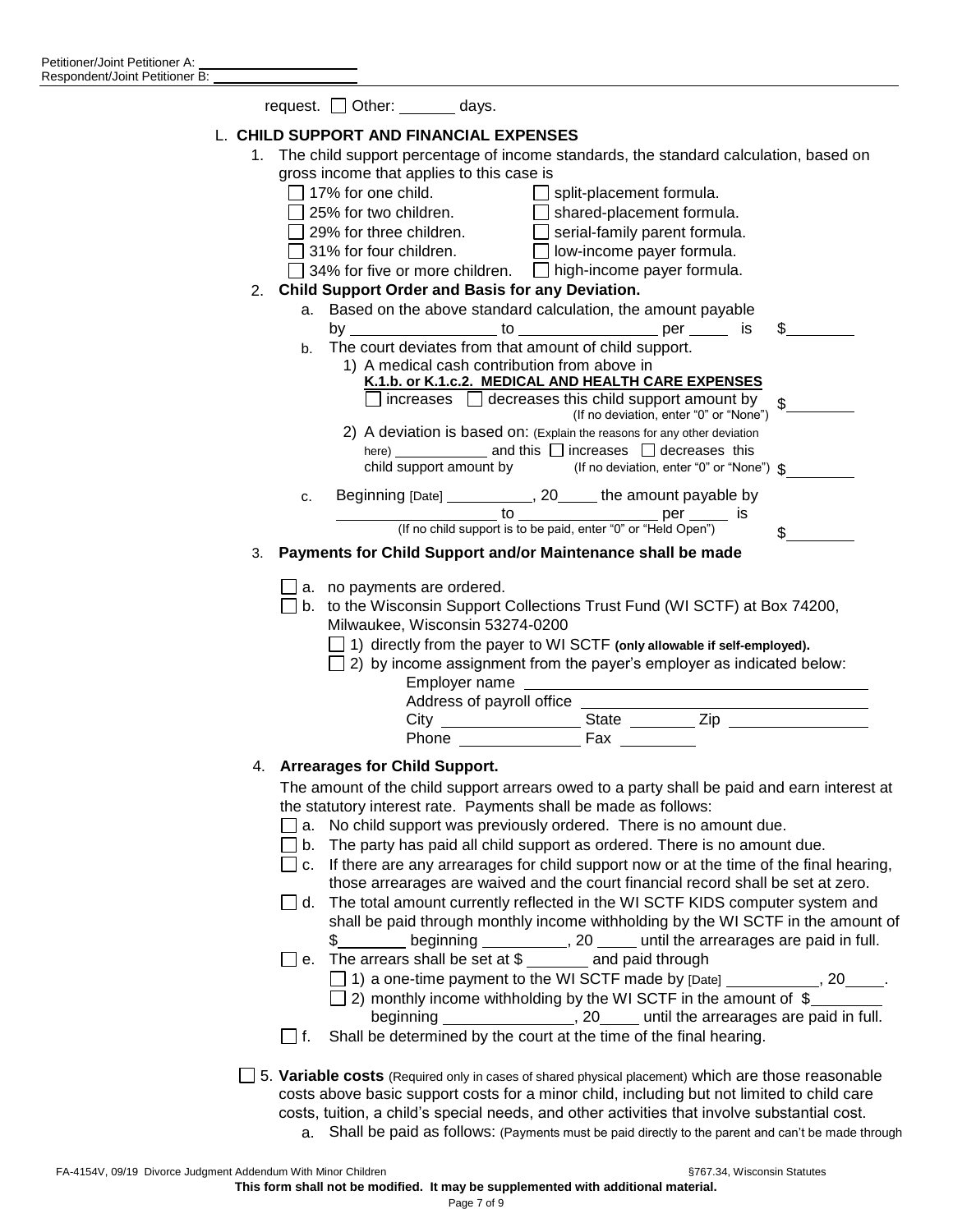WI SCTF)

1) Petitioner/Joint Petitioner A to pay 50% of the variable costs.  $\Box$  Other: %

2) Respondent/Joint Petitioner B to pay 50% of the variable costs.  $\Box$  Other: %

- b. The request for reimbursement for variable costs shall be made in writing and sent to the other party within days from the day the cost was incurred. Each party shall pay the required percentage within days from the date of the request. Other: days.
- c. Other:

#### 6. **Deductions for Children** as dependents and exemptions for income tax purposes:

|                      |                           |                           | Petitioner/                 | Respondent/                 |
|----------------------|---------------------------|---------------------------|-----------------------------|-----------------------------|
|                      | Petitioner/               | Respondent/               | <b>Joint Petitioner A</b>   | <b>Joint Petitioner B</b>   |
| <b>Name of Child</b> | <b>Joint Petitioner A</b> | <b>Joint Petitioner B</b> | to claim in even tax years; | to claim in even tax years; |
|                      | to claim in               | to claim in               | Respondent/                 | Petitioner/                 |
|                      | all tax years             | all tax years             | <b>Joint Petitioner B</b>   | <b>Joint Petitioner A</b>   |
|                      |                           |                           | to claim in odd tax years   | to claim in odd tax years   |
|                      |                           |                           |                             |                             |
|                      |                           |                           |                             |                             |
|                      |                           |                           |                             |                             |
|                      |                           |                           |                             |                             |
|                      |                           |                           |                             |                             |
|                      |                           |                           |                             |                             |
|                      |                           |                           |                             |                             |

- 7. Any party ordered to pay child support may only claim the minor children as exemptions for federal and state income tax purposes if they are substantially current in payment of child support as of December 31 of the year in which they intend to claim the exemption.
- 8. Each party shall cooperate in signing IRS Form 8332, or other appropriate state or federal tax forms, as necessary, in order to carry out the order above.

## M.**LIFE INSURANCE**

Each party shall keep in full force and pay the premiums on all life insurance presently held upon his or her life, naming the minor children of the parties as sole primary beneficiaries in equal shares, until the youngest of the minor children reaches age of 18 or age 19 if pursuing a high school diploma or its equivalent. If current coverage is lost, the party with the current life insurance policies shall provide equivalent coverage. Each party agrees to furnish the other with proof of the named sole primary beneficiary upon request. This provision may be satisfied in a will or trust.

 $\Box$  1. The parties do not currently have any life insurance policies in force.

 $\Box$  2. The following life insurance policies are currently in full force:

| <b>Company Name</b> | <b>Policy Number</b> | <b>Name of Insured</b> |
|---------------------|----------------------|------------------------|
|                     |                      |                        |
|                     |                      |                        |
|                     |                      |                        |

Neither party may borrow against any life insurance policy after the date of this agreement, nor use it as collateral, without the written consent of the other party.

#### N. **OTHER ORDERS**

#### **If maintenance or child support is awarded, the parties must exchange financial information no later than** [Date] **each year.** A party who fails to furnish the information as required by the court under this subsection may be proceeded against for contempt of court under ch. 785, Wis. Stats.

- $\Box$  1. No other orders were made on the record.
- $\Box$  2. Other orders were made on the record as follows:

## O. **RESTRAINING ORDER**

The parties shall never interfere with the personal liberty of the other, or to go on the premises occupied by the other as a residence except with permission of that party.